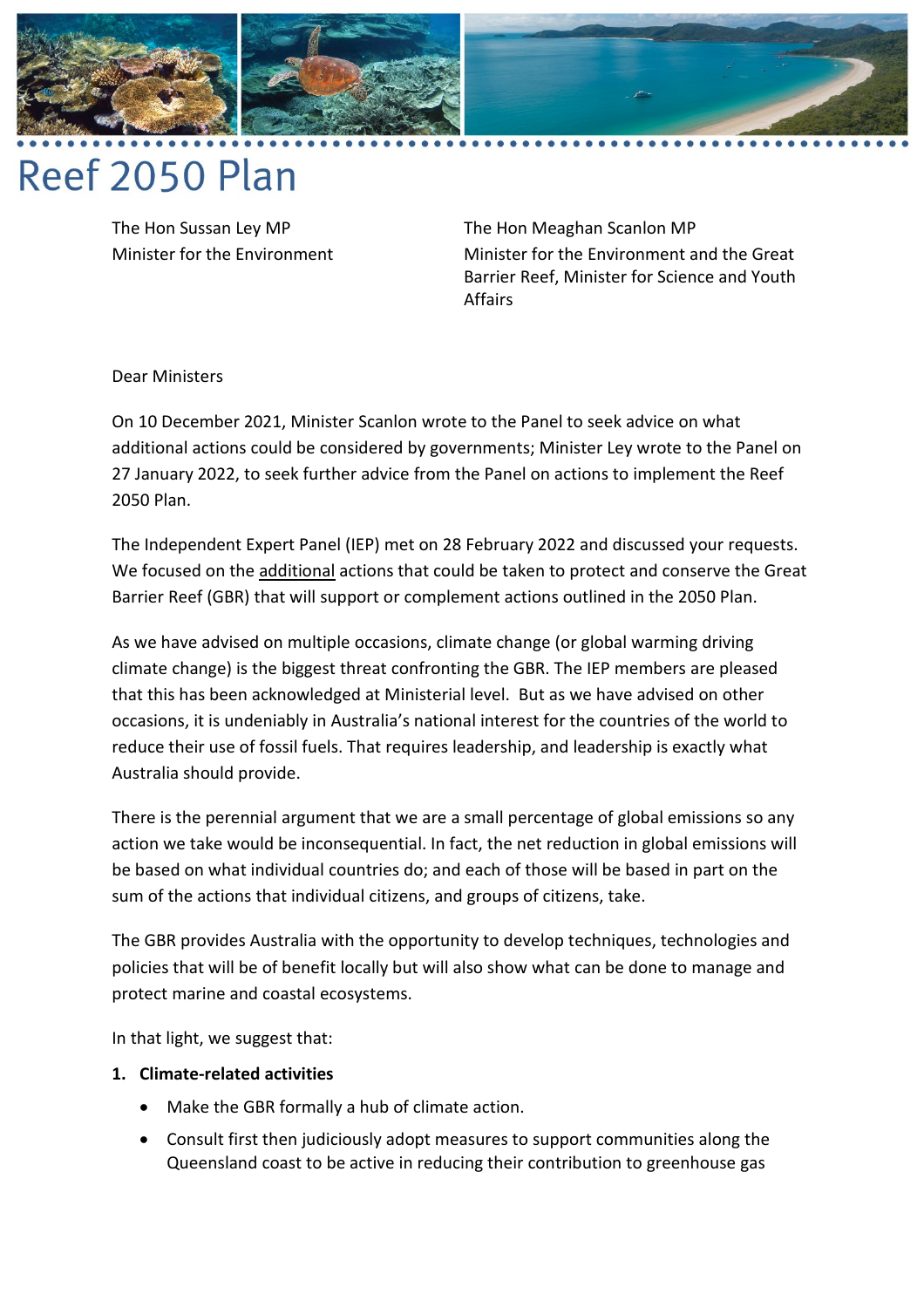emissions. Examples could include the use of renewable energy to drive water quality technologies – local treatment plants, storm water; (renewable energybased) electrification of ferries.

- Facilitate wetland restoration and rehabilitation; remove regulatory barriers to restoration/ rehabilitation.
- Focus restoration on all Reef habitats and the whole ecosystem in addition to the work with coral.
- Review the Queensland land-clearing laws and policies to reduce land clearing.
- Comprehensively assess the impact of global warming on the waters of the GBR lagoon and its ecosystem. In particular, support research to understand in detail the impact of warming on ocean currents, and the consequential impact on local weather conditions, and on the distribution of species along the coast. Such knowledge will be invaluable in informing what mitigation and adaptation actions should be prioritised, and where.

## **2. Assessment and evaluation:**

A feature of the present 'environment' is the rapidity of change. Many strategies presently driving policy assume, however, a stability that no longer applies. We should therefore note the past, monitor the present and adapt actions to the best projections of the future.

- Ensure policies and actions are flexible and can accommodate change in relatively short time frames.
- Comprehensively, critically and continually evaluate impact of previous and existing projects to plan and prioritise future investment, using detailed empirical data.
- Undertake scenario analyses to identify changes that will result from a rapidly changing environment, identify signs of those changes early, develop and implement interventions promptly.

### **3. Fisheries**

On Friday 4 March, the Reef Advisory Committee (with some members of IEP in attendance) focussed a 5-hour session on fisheries and allowed officials, managers, and multiple stakeholders to engage. The IEP discussion was not in such depth. Accordingly, we highlight here the 'headlines' raised at IEP. The Reef Advisory Committee will doubtless offer more detailed advice on this topic.

- Fisheries managers of a World Heritage Area have a special responsibility that must be acknowledged in strategies and policies that impact the GBR.
- Ensure the Queensland Fisheries Strategy addresses the values of Aboriginal cultural fishing.
- Improve coordination between the Queensland Departments of Environment and Agriculture and Fisheries with regards to GBR matters.
- Consider introducing a licence for recreational fishers and hypothecating revenue for environmental support to benefit all fishers.